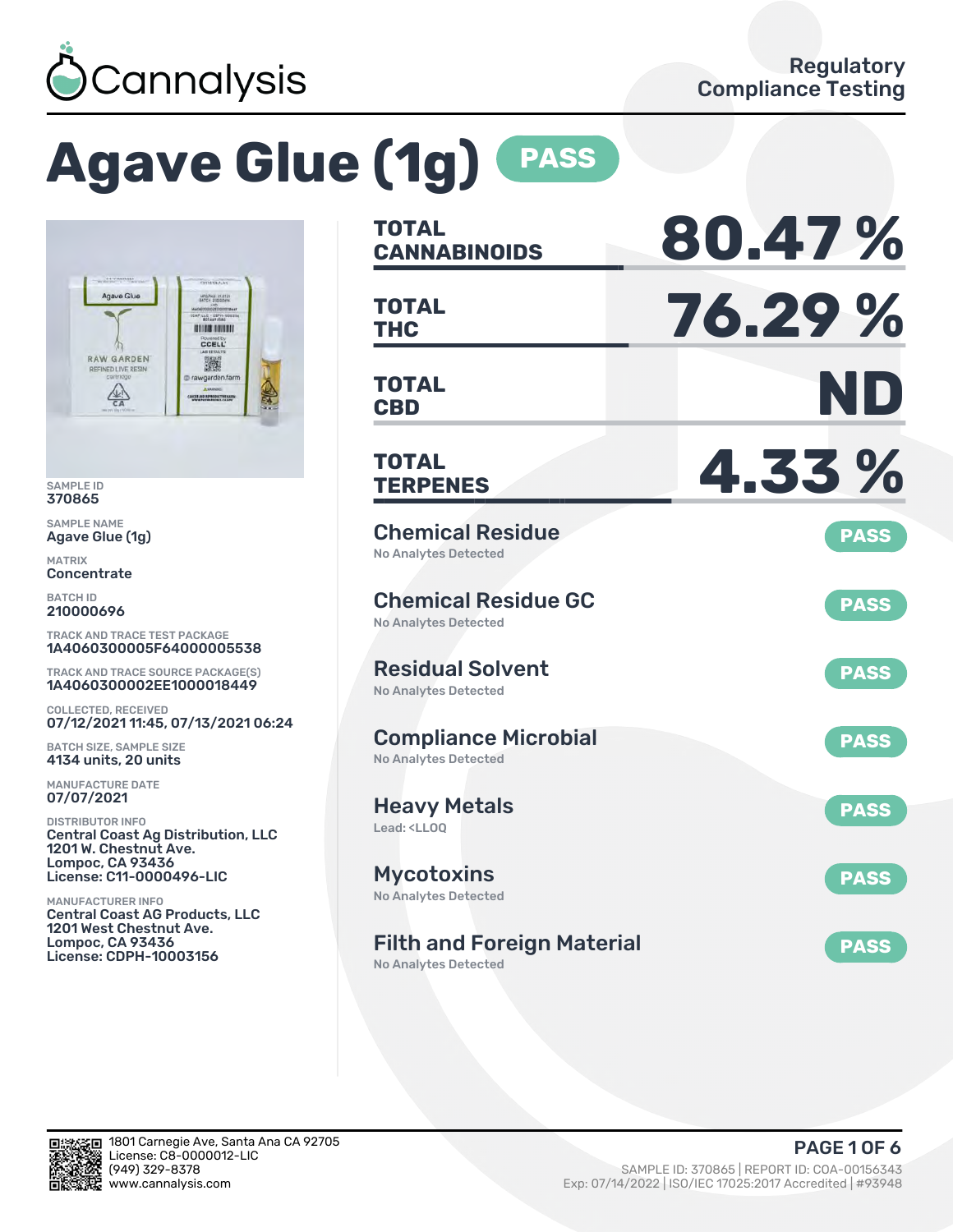

# CANNABINOID ANALYSIS

Total THC,CBD value(s) have been decarboxylated.

| TOTAL THC:          | 762.9 mg/g (76.29 %), 762.9 mg per package |
|---------------------|--------------------------------------------|
| TOTAL CBD:          | ND.                                        |
| TOTAL CANNABINOIDS: | 804.7 mg/g (80.47 %)                       |

UNIT OF MEASUREMENT: Milligrams per Gram(mg/g)

| <b>ANALYTE</b>         | <b>RESULT</b>        | LOD    | <b>LLOO</b> | <b>ANALYTE</b> | <b>RESULT</b>        | <b>LOD</b> | <b>LLOO</b> |
|------------------------|----------------------|--------|-------------|----------------|----------------------|------------|-------------|
| THCa                   | ND                   | 0.2000 | 0.4000      | CBDv           | ND                   | 0.2000     | 0.4000      |
| D9THC                  | 762.9 mg/g (76.29 %) | 0.2000 | 0.4000      | CBGa           | <b>ND</b>            | 0.2000     | 0.4000      |
| D8THC                  | ND                   | 0.2000 | 0.4000      | CBG            | 24.59 mg/g (2.459 %) | 0.2000     | 0.4000      |
| <b>THC<sub>v</sub></b> | 17.20 mg/g (1.720 %) | 0.2000 | 0.4000      | CBN            | ND                   | 0.2000     | 0.4000      |
| CBDa                   | <b>ND</b>            | 0.2000 | 0.4000      | CBC            | ND                   | 0.2000     | 0.4000      |
| CBD                    | <b>ND</b>            | 0.2000 | 0.4000      |                |                      |            |             |
|                        |                      |        |             |                |                      |            |             |

#### ADDITIONAL INFORMATION

| Method:              | SOP-TECH-001 | Sample Prepped: 07/13/2021 12:38 |                                   | Sample Approved: 07/14/2021 13:33  |  |
|----------------------|--------------|----------------------------------|-----------------------------------|------------------------------------|--|
| Instrument: UPLC-DAD |              |                                  | Sample Analyzed: 07/13/2021 14:30 | Prep-Analytical Batch: 30947-25116 |  |



## TERPENE ANALYSIS

TOTAL TERPENES: 43.31 mg/g (4.331 %)

| UNIT OF MEASUREMENT:    | Milligrams per Gram(mg/g)                          |            |             |
|-------------------------|----------------------------------------------------|------------|-------------|
| <b>ANALYTE</b>          | <b>RESULT</b>                                      | <b>LOD</b> | <b>LLOO</b> |
| 3-Carene                | ND                                                 | 1.000      | 2.500       |
| Alpha cedrene           | ND.                                                | 1.000      | 2.500       |
| Alpha pinene            | <lloq< td=""><td>0.1000</td><td>1.000</td></lloq<> | 0.1000     | 1.000       |
| Alpha terpineol         | <lloo< td=""><td>0.3260</td><td>0.652</td></lloo<> | 0.3260     | 0.652       |
| Beta myrcene            | 10.58 mg/g (1.058 %)                               | 0.5000     | 1.000       |
| Borneol                 | <b>ND</b>                                          | 1.000      | 2.500       |
| Camphor                 | <b>ND</b>                                          | 0.1000     | 0.500       |
| Cedrol                  | <b>ND</b>                                          | 0.5000     | 1.000       |
| Cis nerolidol           | ND.                                                | 2.500      | 5.000       |
| Fenchol                 | <lloo< td=""><td>0.5000</td><td>1.000</td></lloo<> | 0.5000     | 1.000       |
| Gamma terpinene         | <lloo< td=""><td>0.1000</td><td>0.500</td></lloo<> | 0.1000     | 0.500       |
| Geranyl acetate         | <b>ND</b>                                          | 0.1000     | 0.500       |
| Isoborneol              | <b>ND</b>                                          | 0.5000     | 1.000       |
| Limonene                | 9.055 mg/g $(0.9055\%)$                            | 0.5000     | 2.500       |
| Menthol                 | ND.                                                | 1.000      | 2.500       |
| Ocimene <sub>2</sub>    | <lloo< td=""><td>0.3450</td><td>1.725</td></lloo<> | 0.3450     | 1.725       |
| P-mentha-1,5-diene ND   |                                                    | 0.5000     | 1.000       |
| Sabinene                | ND                                                 | 0.5000     | 1.000       |
| Trans beta farnesene ND |                                                    | 2.500      | 5.000       |
| Trans nerolidol         | ND                                                 | 0.5000     | 2.500       |

| <b>ANALYTE</b>          | <b>RESULT</b>                                                                                                                             | <b>LOD</b> | <b>LLOO</b> | <b>ANALYTE</b>      | <b>RESULT</b>                                       | <b>LOD</b> | LL <sub>OO</sub> |
|-------------------------|-------------------------------------------------------------------------------------------------------------------------------------------|------------|-------------|---------------------|-----------------------------------------------------|------------|------------------|
| 3-Carene                | <b>ND</b>                                                                                                                                 | 1.000      | 2.500       | Alpha bisabolol     | <lloq< td=""><td>0.1000</td><td>0.5000</td></lloq<> | 0.1000     | 0.5000           |
| Alpha cedrene           | <b>ND</b>                                                                                                                                 | 1.000      | 2.500       | Alpha humulene      | <lloq< td=""><td>0.5000</td><td>1.000</td></lloq<>  | 0.5000     | 1.000            |
| Alpha pinene            | <lloq< td=""><td>0.1000</td><td>1.000</td><td>Alpha terpinene</td><td><b>ND</b></td><td>0.5000</td><td>1.000</td></lloq<>                 | 0.1000     | 1.000       | Alpha terpinene     | <b>ND</b>                                           | 0.5000     | 1.000            |
| Alpha terpineol         | <lloq< td=""><td>0.3260</td><td>0.6520</td><td>Beta caryophyllene</td><td>4.512 mg/g (0.4512 %)</td><td>0.5000</td><td>1.000</td></lloq<> | 0.3260     | 0.6520      | Beta caryophyllene  | 4.512 mg/g (0.4512 %)                               | 0.5000     | 1.000            |
| Beta myrcene            | 10.58 mg/g (1.058 %)                                                                                                                      | 0.5000     | 1.000       | Beta pinene         | 1.669 mg/g $(0.1669\%)$                             | 0.6070     | 1.214            |
| Borneol                 | <b>ND</b>                                                                                                                                 | 1.000      | 2.500       | Camphene            | <b>ND</b>                                           | 0.5000     | 1.000            |
| Camphor                 | <b>ND</b>                                                                                                                                 | 0.1000     | 0.5000      | Caryophyllene oxide | <b>ND</b>                                           | 0.5000     | 2.500            |
| Cedrol                  | <b>ND</b>                                                                                                                                 | 0.5000     | 1.000       | Cis geraniol        | <b>ND</b>                                           | 1.000      | 2.500            |
| Cis nerolidol           | <b>ND</b>                                                                                                                                 | 2.500      | 5.000       | Eucalyptol          | <b>ND</b>                                           | 0.1000     | 0.5000           |
| Fenchol                 | <lloq< td=""><td>0.5000</td><td>1.000</td><td>Fenchone</td><td><b>ND</b></td><td>0.1000</td><td>0.5000</td></lloq<>                       | 0.5000     | 1.000       | Fenchone            | <b>ND</b>                                           | 0.1000     | 0.5000           |
| Gamma terpinene         | <ll0q< td=""><td>0.1000</td><td>0.5000</td><td>Gamma terpineol</td><td><b>ND</b></td><td>0.2090</td><td>0.5230</td></ll0q<>               | 0.1000     | 0.5000      | Gamma terpineol     | <b>ND</b>                                           | 0.2090     | 0.5230           |
| Geranyl acetate         | ND.                                                                                                                                       | 0.1000     | 0.5000      | Guaiol              | <b>ND</b>                                           | 2.500      | 5.000            |
| Isoborneol              | <b>ND</b>                                                                                                                                 | 0.5000     | 1.000       | Isopulegol          | <b>ND</b>                                           | 2.500      | 5.000            |
| Limonene                | 9.055 mg/g (0.9055 %)                                                                                                                     | 0.5000     | 2.500       | Linalool            | <ll0q< td=""><td>0.5000</td><td>1.000</td></ll0q<>  | 0.5000     | 1.000            |
| Menthol                 | <b>ND</b>                                                                                                                                 | 1.000      | 2.500       | Ocimene 1           | <b>ND</b>                                           | 0.1550     | 0.3100           |
| Ocimene 2               | <ll0q< td=""><td>0.3450</td><td>1.725</td><td>P-cymene</td><td><b>ND</b></td><td>0.5230</td><td>1.045</td></ll0q<>                        | 0.3450     | 1.725       | P-cymene            | <b>ND</b>                                           | 0.5230     | 1.045            |
| P-mentha-1,5-diene ND   |                                                                                                                                           | 0.5000     | 1.000       | Pulegone            | <b>ND</b>                                           | 0.1000     | 0.5000           |
| Sabinene                | <b>ND</b>                                                                                                                                 | 0.5000     | 1.000       | Terpinolene         | 17.49 mg/g (1.749 %)                                | 0.1000     | 0.5000           |
| Trans beta farnesene ND |                                                                                                                                           | 2.500      | 5.000       | Trans geraniol      | <b>ND</b>                                           | 0.5000     | 2.500            |
| Trans nerolidol         | <b>ND</b>                                                                                                                                 | 0.5000     | 2.500       | Valencene           | <b>ND</b>                                           | 0.5000     | 1.000            |
|                         |                                                                                                                                           |            |             |                     |                                                     |            |                  |

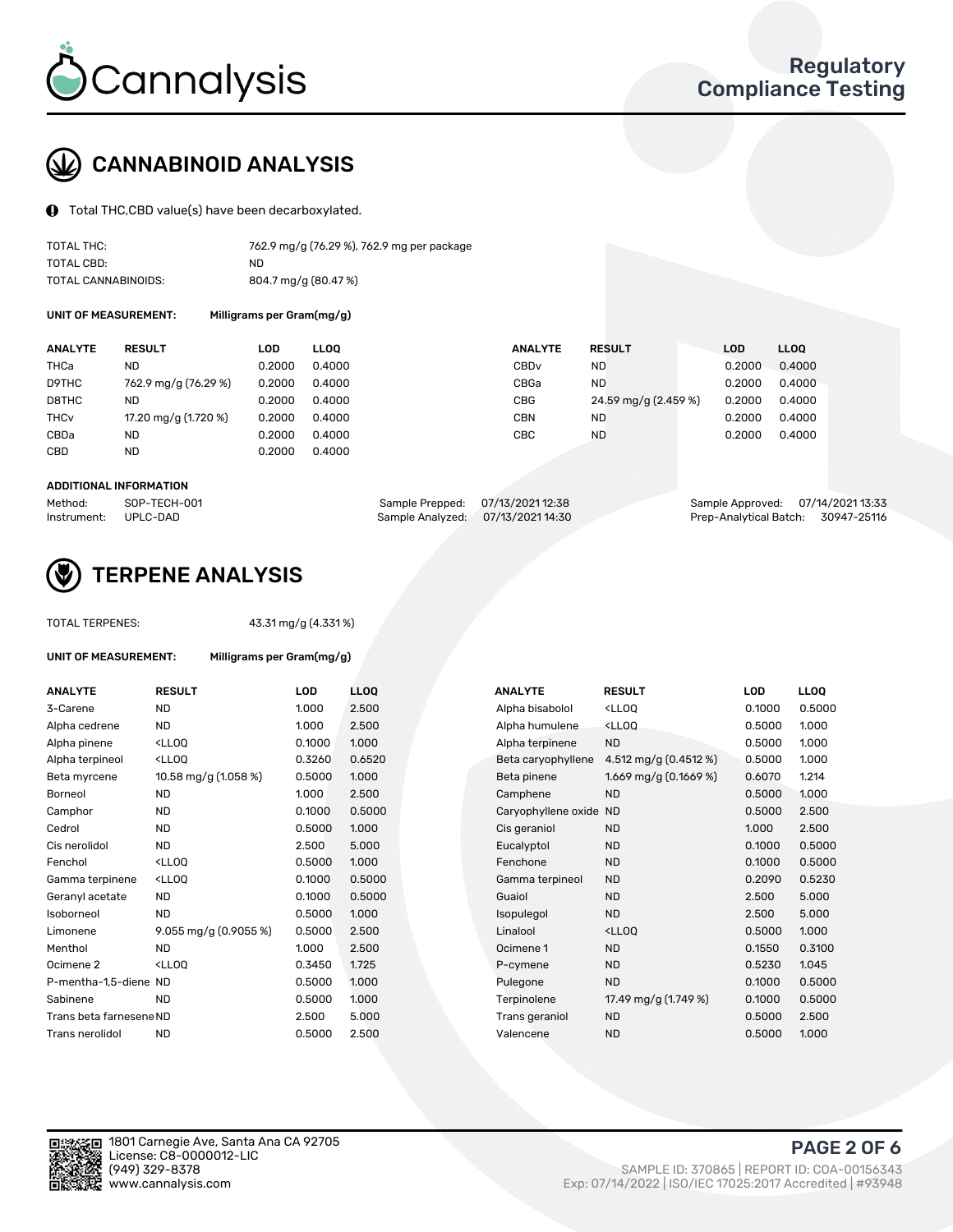

## Regulatory Compliance Testing

#### ADDITIONAL INFORMATION

Sample Analyzed: 07/13/2021 15:08

Method: SOP-TECH-027 Sample Prepped: 07/13/2021 15:07 Sample Approved: 07/14/2021 13:08



CHEMICAL RESIDUE ANALYSIS PASS

UNIT OF MEASUREMENT: Micrograms per Gram(ug/g)

| <b>ANALYTE</b>    | <b>RESULT</b> | LOD    | LLOQ   | <b>ACTION LEVEL</b> |      | <b>ANALYTE</b>      | <b>RESULT</b> | LOD    | <b>LLOQ</b> | <b>ACTION LEVEL</b> |      |
|-------------------|---------------|--------|--------|---------------------|------|---------------------|---------------|--------|-------------|---------------------|------|
| Abamectin         | <b>ND</b>     | 0.0200 | 0.0400 | 0.1000              | Pass | Acephate            | <b>ND</b>     | 0.0200 | 0.0400      | 0.1000              | Pass |
| Acequinocyl       | <b>ND</b>     | 0.0200 | 0.0400 | 0.1000              | Pass | Acetamiprid         | <b>ND</b>     | 0.0200 | 0.0400      | 0.1000              | Pass |
| Aldicarb          | <b>ND</b>     | 0.0200 | 0.0400 | 0.0                 | Pass | Azoxystrobin        | <b>ND</b>     | 0.0200 | 0.0400      | 0.1000              | Pass |
| Bifenazate        | <b>ND</b>     | 0.0200 | 0.0400 | 0.1000              | Pass | <b>Bifenthrin</b>   | <b>ND</b>     | 0.0200 | 0.0400      | 3.000               | Pass |
| <b>Boscalid</b>   | <b>ND</b>     | 0.0200 | 0.0400 | 0.1000              | Pass | Carbaryl            | <b>ND</b>     | 0.0200 | 0.0400      | 0.5000              | Pass |
| Carbofuran        | <b>ND</b>     | 0.0200 | 0.0400 | 0.0                 | Pass | Chlorantraniliprole | <b>ND</b>     | 0.0200 | 0.0400      | 10.00               | Pass |
| Clofentezine      | <b>ND</b>     | 0.0200 | 0.0400 | 0.1000              | Pass | Coumaphos           | <b>ND</b>     | 0.0200 | 0.0400      | 0.0                 | Pass |
| Cyfluthrin        | <b>ND</b>     | 0.4000 | 1.000  | 2.000               | Pass | Cypermethrin        | <b>ND</b>     | 0.4000 | 1.000       | 1.000               | Pass |
| Daminozide        | <b>ND</b>     | 0.0200 | 0.0400 | 0.0                 | Pass | Diazinon            | <b>ND</b>     | 0.0200 | 0.0400      | 0.1000              | Pass |
| <b>Dichlorvos</b> | <b>ND</b>     | 0.0200 | 0.0400 | 0.0                 | Pass | Dimethoate          | <b>ND</b>     | 0.0200 | 0.0400      | 0.0                 | Pass |
| Dimethomorph      | <b>ND</b>     | 0.0200 | 0.0400 | 2.000               | Pass | <b>Ethoprophos</b>  | <b>ND</b>     | 0.0200 | 0.0400      | 0.0                 | Pass |
| Etofenprox        | <b>ND</b>     | 0.0200 | 0.0400 | 0.0                 | Pass | Etoxazole           | <b>ND</b>     | 0.0200 | 0.0400      | 0.1000              | Pass |
| Fenhexamid        | <b>ND</b>     | 0.0200 | 0.0400 | 0.1000              | Pass | Fenoxycarb          | <b>ND</b>     | 0.0200 | 0.0400      | 0.0                 | Pass |
| Fenpyroximate     | <b>ND</b>     | 0.0200 | 0.0400 | 0.1000              | Pass | Fipronil            | <b>ND</b>     | 0.0400 | 0.1000      | 0.0                 | Pass |
| Flonicamid        | <b>ND</b>     | 0.0200 | 0.0400 | 0.1000              | Pass | Fludioxonil         | <b>ND</b>     | 0.0200 | 0.0400      | 0.1000              | Pass |
| Hexythiazox       | <b>ND</b>     | 0.0200 | 0.0400 | 0.1000              | Pass | Imazalil            | <b>ND</b>     | 0.0200 | 0.0400      | 0.0                 | Pass |
| Imidacloprid      | <b>ND</b>     | 0.0200 | 0.0400 | 5.000               | Pass | Kresoxim methyl     | <b>ND</b>     | 0.0200 | 0.0400      | 0.1000              | Pass |
| Malathion         | <b>ND</b>     | 0.0200 | 0.0400 | 0.5000              | Pass | Metalaxyl           | <b>ND</b>     | 0.0200 | 0.0400      | 2.000               | Pass |
| Methiocarb        | <b>ND</b>     | 0.0200 | 0.0400 | 0.0                 | Pass | Methomyl            | <b>ND</b>     | 0.0200 | 0.0400      | 1.000               | Pass |
| Mevinphos         | <b>ND</b>     | 0.0200 | 0.0400 | 0.0                 | Pass | Myclobutanil        | <b>ND</b>     | 0.0200 | 0.0400      | 0.1000              | Pass |
| Naled             | <b>ND</b>     | 0.0200 | 0.0400 | 0.1000              | Pass | Oxamyl              | <b>ND</b>     | 0.0200 | 0.0400      | 0.5000              | Pass |
| Paclobutrazol     | <b>ND</b>     | 0.0200 | 0.0400 | 0.0                 | Pass | Permethrins         | <b>ND</b>     | 0.0400 | 0.1000      | 0.5000              | Pass |
| Phosmet           | <b>ND</b>     | 0.0200 | 0.0400 | 0.1000              | Pass | Piperonyl butoxide  | <b>ND</b>     | 0.0200 | 0.0400      | 3.000               | Pass |
| Prallethrin       | <b>ND</b>     | 0.0200 | 0.0400 | 0.1000              | Pass | Propiconazole       | <b>ND</b>     | 0.0200 | 0.0400      | 0.1000              | Pass |
| Propoxur          | <b>ND</b>     | 0.0200 | 0.0400 | 0.0                 | Pass | Pyrethrins          | <b>ND</b>     | 0.0200 | 0.0400      | 0.5000              | Pass |
| Pyridaben         | <b>ND</b>     | 0.0200 | 0.0400 | 0.1000              | Pass | Spinetoram          | <b>ND</b>     | 0.0200 | 0.0400      | 0.1000              | Pass |
| Spinosad          | <b>ND</b>     | 0.0300 | 0.0700 | 0.1000              | Pass | Spiromesifen        | <b>ND</b>     | 0.0200 | 0.0400      | 0.1000              | Pass |
| Spirotetramat     | <b>ND</b>     | 0.0200 | 0.0400 | 0.1000              | Pass | Spiroxamine         | <b>ND</b>     | 0.0200 | 0.0400      | 0.0                 | Pass |
| Tebuconazole      | <b>ND</b>     | 0.0200 | 0.0400 | 0.1000              | Pass | Thiacloprid         | <b>ND</b>     | 0.0200 | 0.0400      | 0.0                 | Pass |
| Thiamethoxam      | <b>ND</b>     | 0.0200 | 0.0400 | 5.000               | Pass | Trifloxystrobin     | <b>ND</b>     | 0.0200 | 0.0400      | 0.1000              | Pass |

## ADDITIONAL INFORMATION

Method: SOP-TECH-002 Sample Prepped: 07/13/2021 11:51 Sample Approved: 07/14/2021 18:09<br>Instrument: LC-MS/MS Sample Analyzed: 07/13/2021 12:50 Prep-Analytical Batch: 30938-25108 Prep-Analytical Batch: 30938-25108

PAGE 3 OF 6

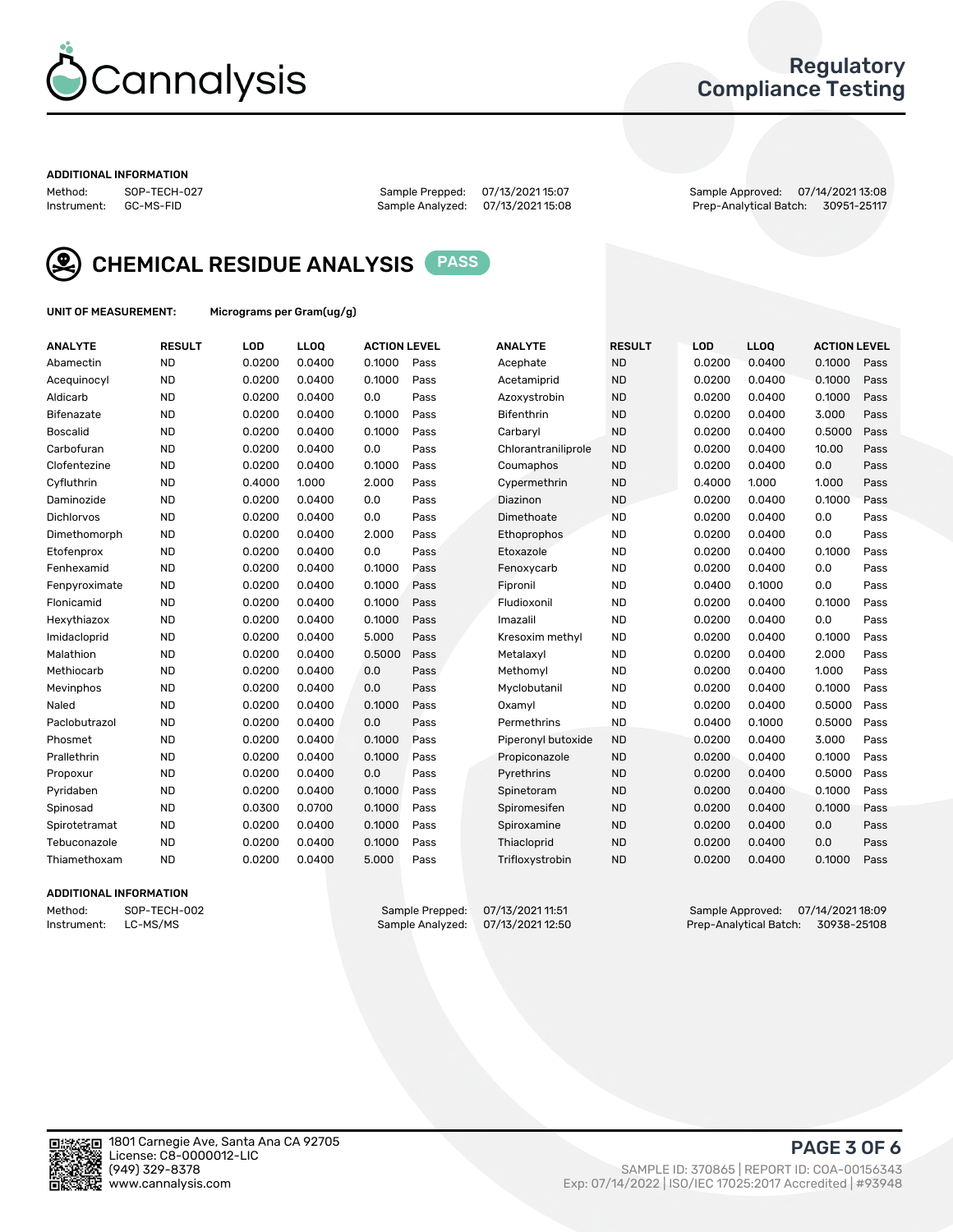

# CHEMICAL RESIDUE GC ANALYSIS PASS

| UNIT OF MEASUREMENT: | Micrograms |
|----------------------|------------|
|                      |            |

per Gram(ug/g)

| <b>ANALYTE</b>         | <b>RESULT</b>            | LOD    | <b>LLOO</b> | <b>ACTION LEVEL</b> |                                     | <b>ANALYTE</b>                       | <b>RESULT</b> | LOD              | <b>LLOO</b>            | <b>ACTION LEVEL</b>             |      |
|------------------------|--------------------------|--------|-------------|---------------------|-------------------------------------|--------------------------------------|---------------|------------------|------------------------|---------------------------------|------|
| Captan                 | <b>ND</b>                | 0.1000 | 0.2000      | 0.7000              | Pass                                | Chlordane                            | <b>ND</b>     | 0.0109           | 0.0136                 | 0.0                             | Pass |
| Methyl parathion       | <b>ND</b>                | 0.0400 | 0.1000      | 0.0                 | Pass                                | <b>PCNB</b>                          | <b>ND</b>     | 0.0200           | 0.0400                 | 0.1000                          | Pass |
| Chlorfenapyr           | <b>ND</b>                | 0.0800 | 0.1000      | 0.0                 | Pass                                | Chlorpyrifos                         | <b>ND</b>     | 0.0800           | 0.1000                 | 0.0                             | Pass |
|                        |                          |        |             |                     |                                     |                                      |               |                  |                        |                                 |      |
| ADDITIONAL INFORMATION |                          |        |             |                     |                                     |                                      |               |                  |                        |                                 |      |
| Method:<br>Instrument: | SOP-TECH-010<br>GC-MS/MS |        |             |                     | Sample Prepped:<br>Sample Analyzed: | 07/13/2021 11:51<br>07/13/2021 12:50 |               | Sample Approved: | Prep-Analytical Batch: | 07/14/2021 16:25<br>30939-25109 |      |

## RESIDUAL SOLVENT ANALYSIS PASS

UNIT OF MEASUREMENT: Micrograms per Gram(ug/g)

| <b>ANALYTE</b>       | <b>RESULT</b> | LOD    | <b>LLOO</b> | <b>ACTION LEVEL</b> |      | <b>ANALYTE</b>           | <b>RESULT</b> | LOD    | LLOO  | <b>ACTION LEVEL</b> |      |
|----------------------|---------------|--------|-------------|---------------------|------|--------------------------|---------------|--------|-------|---------------------|------|
| Acetone              | <b>ND</b>     | 50.00  | 100.0       | 5000                | Pass | Acetonitrile             | <b>ND</b>     | 50.00  | 100.0 | 410.0               | Pass |
| Benzene              | <b>ND</b>     | 0.5000 | 1.000       | 1.000               | Pass | <b>Butane</b>            | <b>ND</b>     | 50.00  | 100.0 | 5000                | Pass |
| Chloroform           | <b>ND</b>     | 0.5000 | 1.000       | 1.000               | Pass | Ethanol                  | <b>ND</b>     | 50.00  | 100.0 | 5000                | Pass |
| <b>Ethyl Acetate</b> | <b>ND</b>     | 50.00  | 100.0       | 5000                | Pass | <b>Ethyl Ether</b>       | <b>ND</b>     | 50.00  | 100.0 | 5000                | Pass |
| Ethylene oxide       | <b>ND</b>     | 0.5000 | 1.000       | 1.000               | Pass | Heptane                  | <b>ND</b>     | 50.00  | 100.0 | 5000                | Pass |
| Hexane               | <b>ND</b>     | 50.00  | 100.0       | 290.0               | Pass | <b>Isopropyl Alcohol</b> | <b>ND</b>     | 50.00  | 100.0 | 5000                | Pass |
| Methanol             | <b>ND</b>     | 50.00  | 100.0       | 3000                | Pass | Methylene chloride       | <b>ND</b>     | 0.5000 | 1.000 | 1.000               | Pass |
| Pentane              | <b>ND</b>     | 50.00  | 100.0       | 5000                | Pass | Propane                  | <b>ND</b>     | 50.00  | 200.0 | 5000                | Pass |
| Toluene              | <b>ND</b>     | 50.00  | 100.0       | 890.0               | Pass | Xvlenes                  | <b>ND</b>     | 50.08  | 100.0 | 2170                | Pass |
| Trichloroethylene    | <b>ND</b>     | 0.5000 | 1.000       | 1.000               | Pass | 1.2-Dichloroethane       | <b>ND</b>     | 0.5000 | 1.000 | 1.000               | Pass |

## ADDITIONAL INFORMATION

Method: SOP-TECH-021 Sample Prepped: 07/13/2021 17:55 Sample Approved: 07/14/2021 12:48<br>Instrument: HS-GC-MS/FID Sample Analyzed: 07/13/2021 18:18 Prep-Analytical Batch: 30966-25129 Prep-Analytical Batch: 30966-25129



UNIT OF MEASUREMENT: Cycle Threshold (Ct)

| <b>ANALYTE</b> | <b>RESULT</b>              | LOD   | <b>LLOO</b> | <b>ACTION LEVEL</b> |                 | <b>ANALYTE</b>   | <b>RESULT</b> | LOD   | <b>LLOO</b>      |                  | <b>ACTION LEVEL</b> |
|----------------|----------------------------|-------|-------------|---------------------|-----------------|------------------|---------------|-------|------------------|------------------|---------------------|
| A.fumigatus    | <b>ND</b>                  | 33.00 | 0.0         | 0.0                 | Pass            | A. flavus        | <b>ND</b>     | 33.00 | 0.0              | 0.0              | Pass                |
| A. niger       | <b>ND</b>                  | 33.00 | 0.0         | 0.0                 | Pass            | A. terreus       | <b>ND</b>     | 33.00 | 0.0              | 0.0              | Pass                |
| <b>STEC</b>    | <b>ND</b>                  | 33.00 | 0.0         | 0.0                 | Pass            | Salmonella spp   | <b>ND</b>     | 33.00 | 0.0              | 0.0              | Pass                |
|                | ADDITIONAL INFORMATION     |       |             |                     |                 |                  |               |       |                  |                  |                     |
| Method:        | SOP-TECH-016, SOP-TECH-022 |       |             |                     | Sample Prepped: | 07/14/2021 07:05 |               |       | Sample Approved: | 07/14/2021 13:00 |                     |

Instrument: qPCR Sample Analyzed: 07/14/2021 07:11 Prep-Analytical Batch: 30973-25141

PAGE 4 OF 6

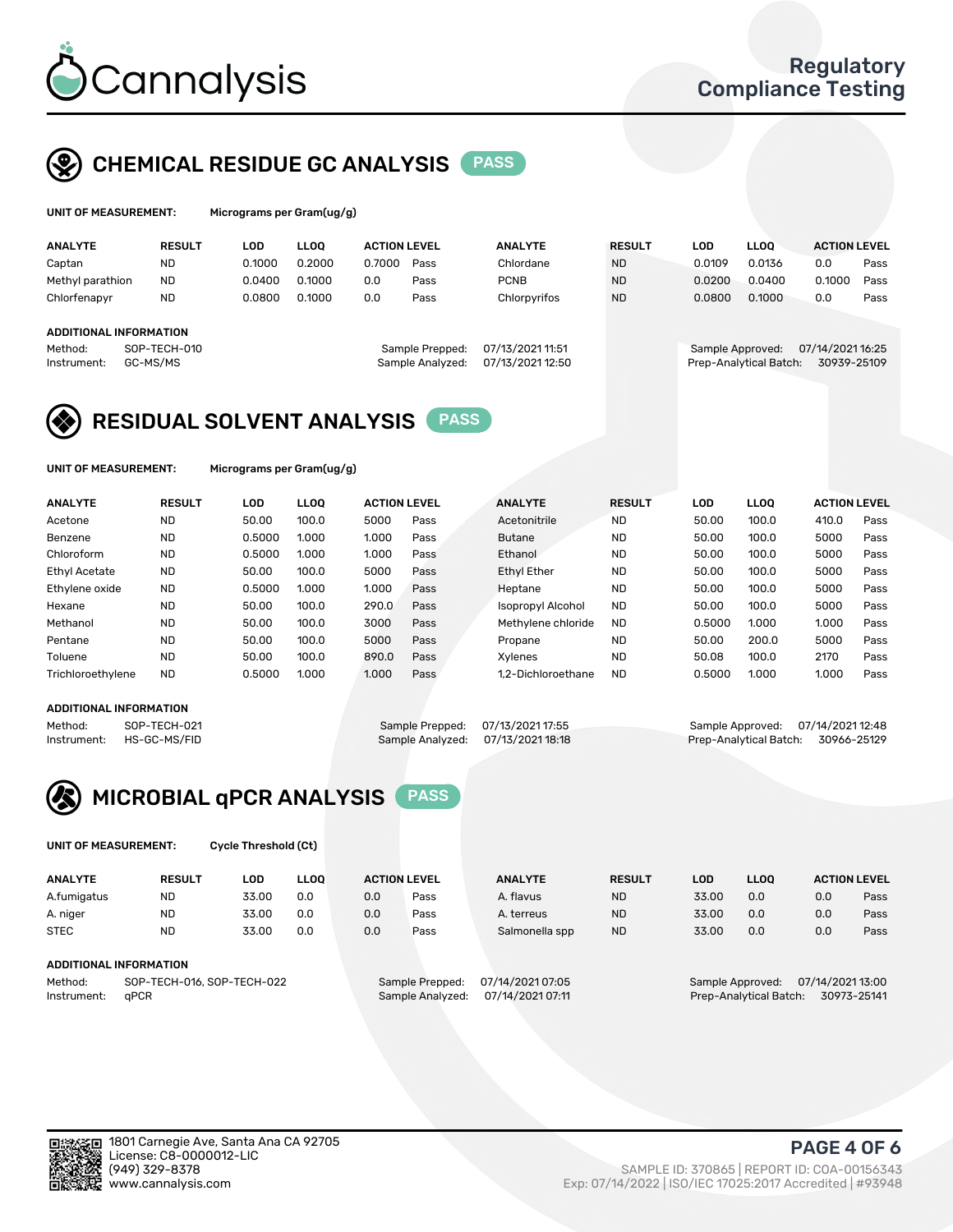



| UNIT OF MEASUREMENT:                                                        |                                                                                                     | Micrograms per Gram(ug/g) |             |                     |                  |                  |                  |            |                        |                     |      |  |  |  |
|-----------------------------------------------------------------------------|-----------------------------------------------------------------------------------------------------|---------------------------|-------------|---------------------|------------------|------------------|------------------|------------|------------------------|---------------------|------|--|--|--|
| <b>ANALYTE</b>                                                              | <b>RESULT</b>                                                                                       | <b>LOD</b>                | <b>LLOQ</b> | <b>ACTION LEVEL</b> |                  | <b>ANALYTE</b>   | <b>RESULT</b>    | <b>LOD</b> | <b>LLOQ</b>            | <b>ACTION LEVEL</b> |      |  |  |  |
| Arsenic                                                                     | <b>ND</b>                                                                                           | 0.0120                    | 0.1000      | 0.2000              | Pass             | Cadmium          | <b>ND</b>        | 0.0072     | 0.0500                 | 0.2000              | Pass |  |  |  |
| Lead                                                                        | $<$ LLOO                                                                                            | 0.0068                    | 0.0500      | 0.5000              | Pass             | Mercury          | <b>ND</b>        | 0.0060     | 0.0500                 | 0.1000              | Pass |  |  |  |
| <b>ADDITIONAL INFORMATION</b><br>SOP-TECH-013<br>Method:<br>Sample Prepped: |                                                                                                     |                           |             |                     | 07/13/2021 11:30 |                  | Sample Approved: |            | 07/13/2021 19:44       |                     |      |  |  |  |
| ICP-MS<br>Instrument:                                                       |                                                                                                     |                           |             |                     | Sample Analyzed: | 07/13/2021 11:56 |                  |            | Prep-Analytical Batch: | 30937-25104         |      |  |  |  |
|                                                                             | <b>MYCOTOXINS ANALYSIS</b><br><b>PASS</b><br>UNIT OF MEASUREMENT:<br>Micrograms per Kilogram(ug/kg) |                           |             |                     |                  |                  |                  |            |                        |                     |      |  |  |  |
|                                                                             |                                                                                                     |                           |             |                     |                  |                  |                  |            |                        |                     |      |  |  |  |
| <b>ANALYTE</b>                                                              | <b>RESULT</b>                                                                                       | LOD                       | <b>LLOO</b> | <b>ACTION LEVEL</b> |                  | <b>ANALYTE</b>   | <b>RESULT</b>    | <b>LOD</b> | <b>LLOQ</b>            | <b>ACTION LEVEL</b> |      |  |  |  |
| Aflatoxin B1                                                                | <b>ND</b>                                                                                           | 1.000                     | 2.000       |                     | N/A              | Aflatoxin B2     | <b>ND</b>        | 2.000      | 5.000                  |                     | N/A  |  |  |  |
| Aflatoxin G1                                                                | <b>ND</b>                                                                                           | 2.000                     | 5.000       |                     | N/A              | Aflatoxin G2     | <b>ND</b>        | 2.000      | 5.000                  |                     | N/A  |  |  |  |
| <b>Total Aflatoxins</b>                                                     | <b>ND</b>                                                                                           | 10.00                     | 14.00       | 20.00               | Pass             | Ochratoxin A     | <b>ND</b>        | 1.000      | 2.000                  | 20.00               | Pass |  |  |  |
|                                                                             |                                                                                                     |                           |             |                     |                  |                  |                  |            |                        |                     |      |  |  |  |

#### ADDITIONAL INFORMATION

Method: SOP-TECH-020 Sample Prepped: 07/13/2021 12:37 Sample Approved: 07/14/2021 11:56 Instrument: LC-MS/MS Sample Analyzed: 07/13/2021 13:28 Prep-Analytical Batch: 30948-25110



| UNIT OF MEASUREMENT: |  |
|----------------------|--|
|----------------------|--|

Filth and Foreign Matter (%, #/3g)

| <b>ANALYTE</b>                                              | <b>RESULT</b> | LOD | <b>LLOO</b> | <b>ACTION LEVEL</b> |                                     | <b>ANALYTE</b>                       | <b>RESULT</b> | LOD                                                                           | <b>LLOO</b> | <b>ACTION LEVEL</b> |      |
|-------------------------------------------------------------|---------------|-----|-------------|---------------------|-------------------------------------|--------------------------------------|---------------|-------------------------------------------------------------------------------|-------------|---------------------|------|
| IF RH ME                                                    | <b>ND</b>     | 0.0 | 0.0         | 1.000               | Pass                                | <b>IFM</b>                           | <b>ND</b>     | 0.0                                                                           | 0.0         | 25.00               | Pass |
| Mold                                                        | <b>ND</b>     | 0.0 | 0.0         | 25.00               | Pass                                | <b>SSCD</b>                          | <b>ND</b>     | 0.0                                                                           | 0.0         | 25.00               | Pass |
| ADDITIONAL INFORMATION                                      |               |     |             |                     |                                     |                                      |               |                                                                               |             |                     |      |
| SOP-TECH-009<br>Method:<br>Instrument:<br>Visual Inspection |               |     |             |                     | Sample Prepped:<br>Sample Analyzed: | 07/14/2021 14:54<br>07/14/2021 14:55 |               | 07/14/2021 15:01<br>Sample Approved:<br>Prep-Analytical Batch:<br>31010-25166 |             |                     |      |



PAGE 5 OF 6